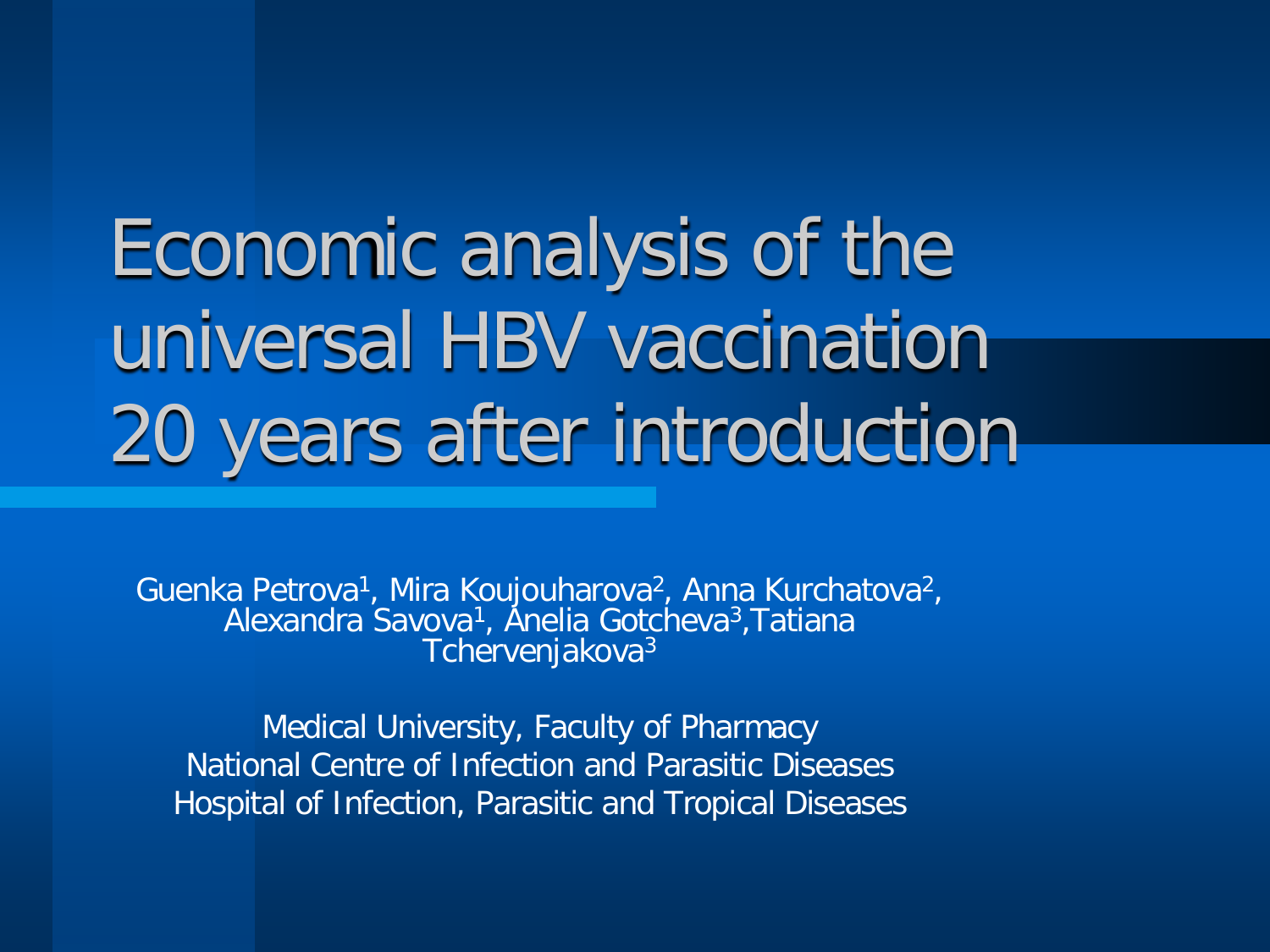# Economic analysis:

– defines, – measures**,**  – evaluate and – compare

**Costs**

#### **and**

### **Consequences**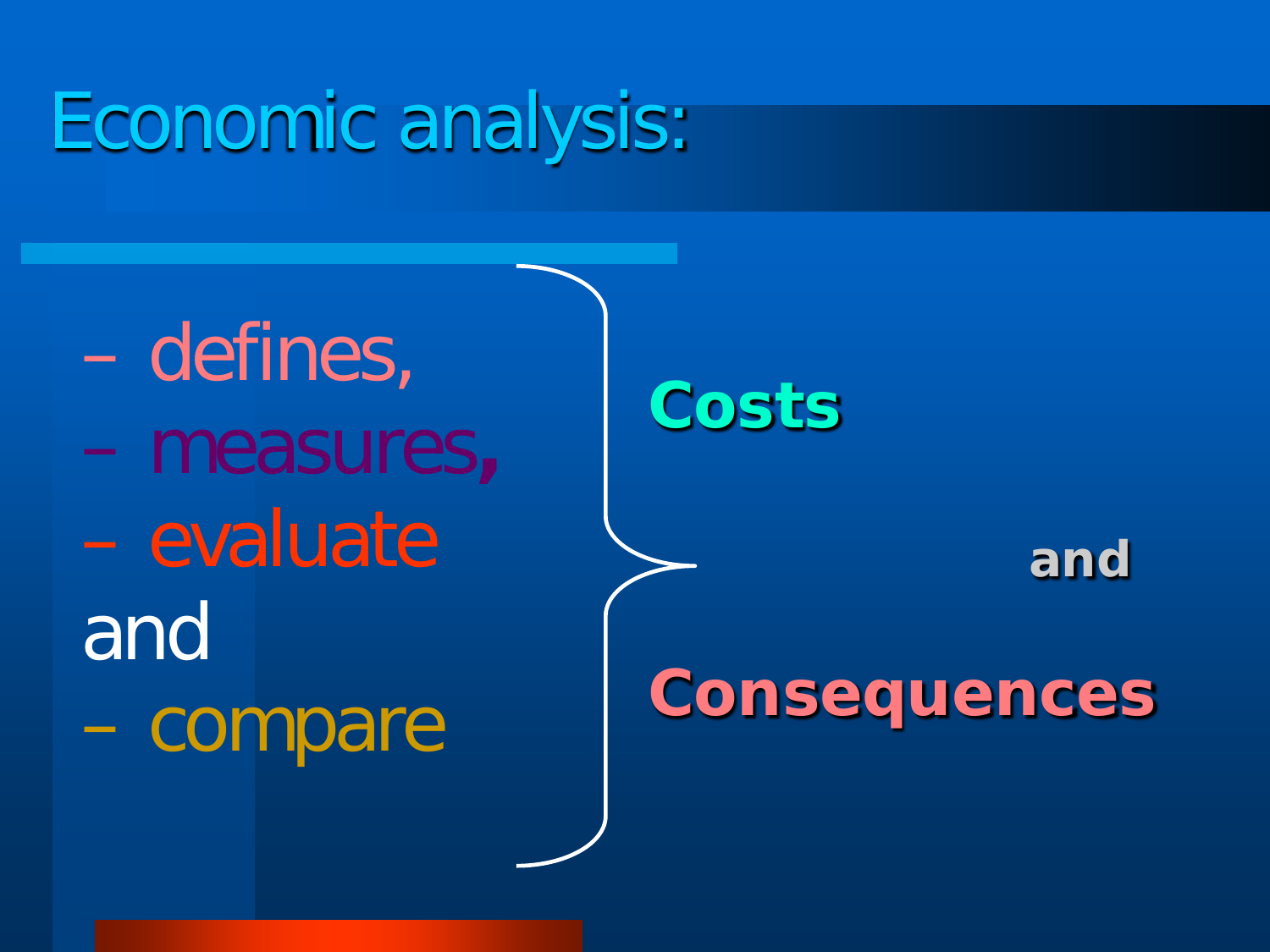# Main Question

 **Does the costs paid for the health care services worth the results that we receive in exchange?** 

 **In case of resources allocation – What additional benefits will be received choosing А instead of B?**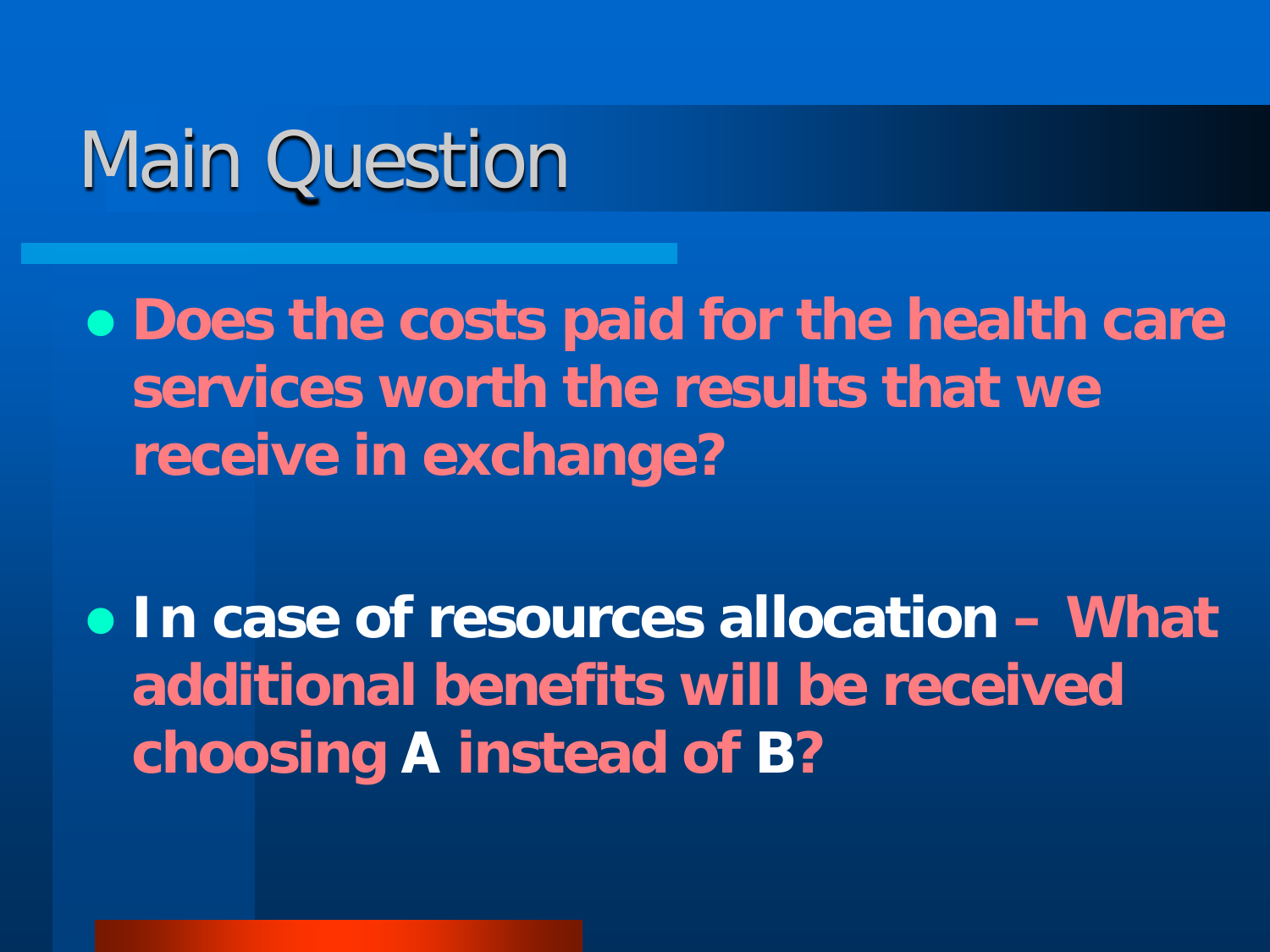# Costs Results

**Economic** (costs, savings , expenditures avoided)

#### **Social** (satisfaction ; quality of life )

**Medical** (cure, survival , calmness )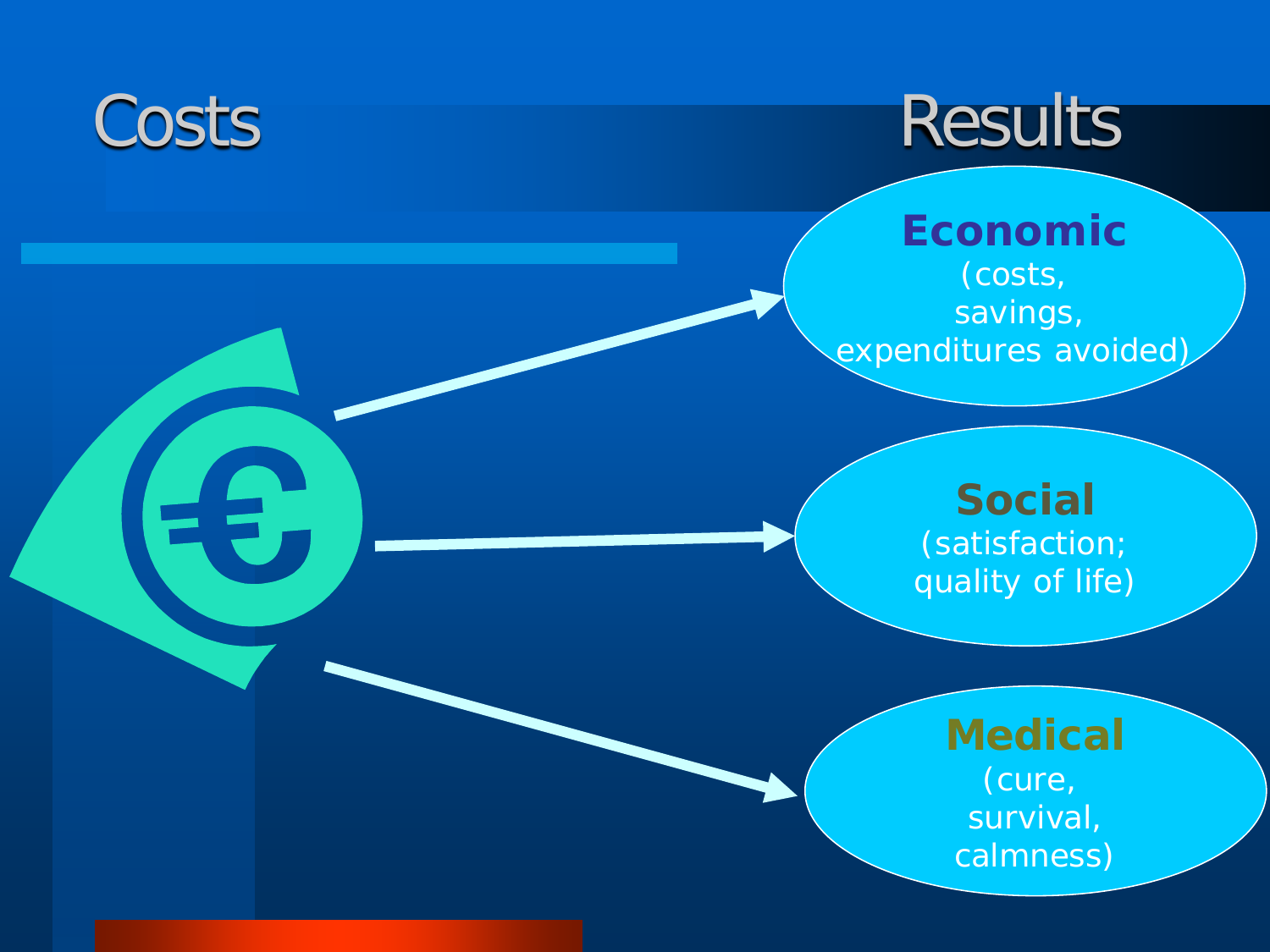# Consequences of the vaccination

#### **Economic:**

- **Avoiding the costs of the treatment of infection diseases;**
- **Avoiding the costs of complication therapy;**
- **Avoiding the costs of future patients therapy.**
- **Social:**
	- **Savings from the decreased productivity and disability.**
	- **Increase in the total quality of life.**
- **Medical:**
	- **Increasing life expectancy to all vaccinated;**
	- **Lack of infections;**
	- **Avoiding development of expensive diseases.**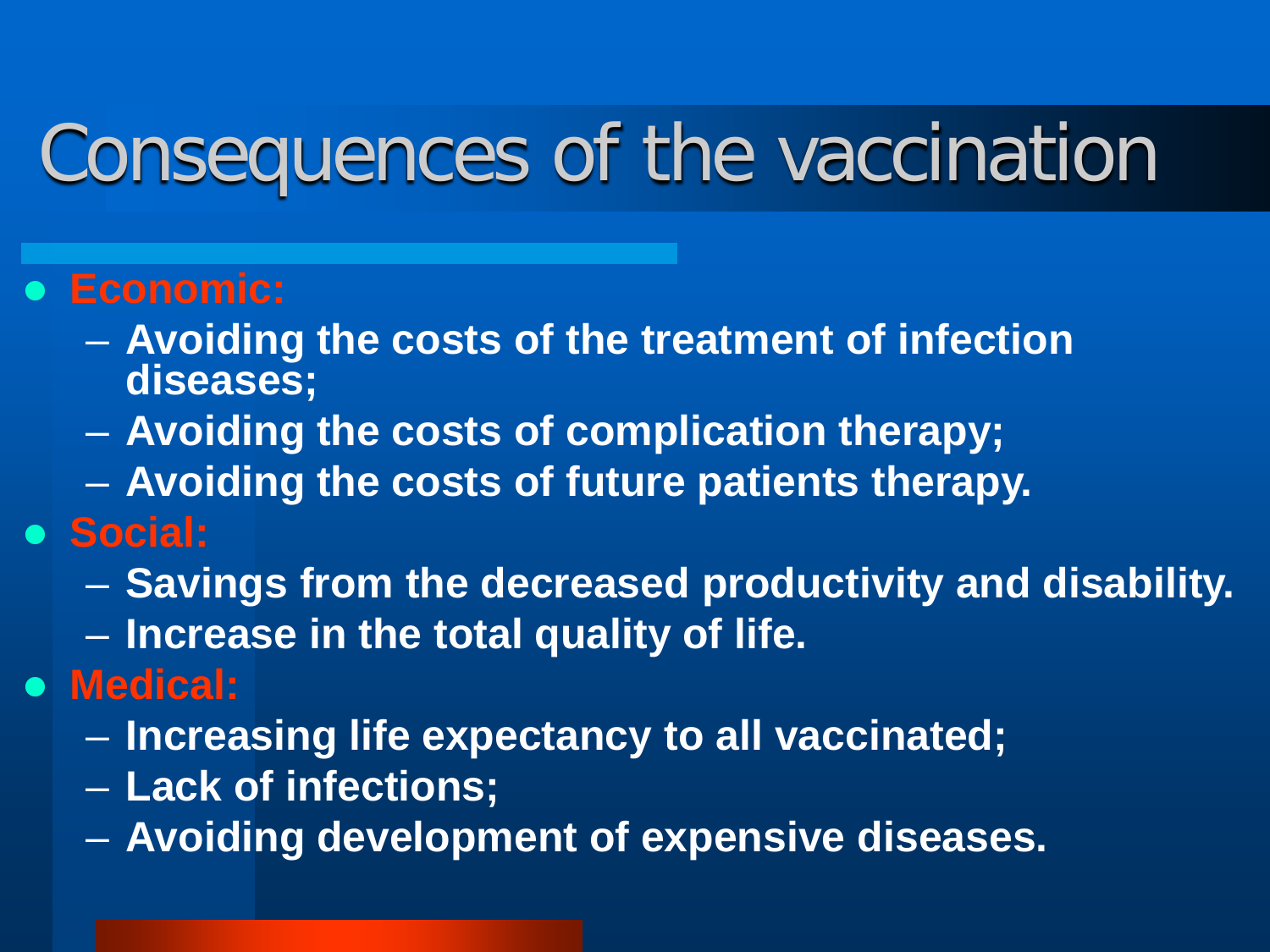

- **To evaluate the economic results of the introduction of obligatory vaccination against HBV 20 years after its introduction.**
- **Prospective epidemiological 20 years** study and retrospective cost study;

Period 1992 – 2010;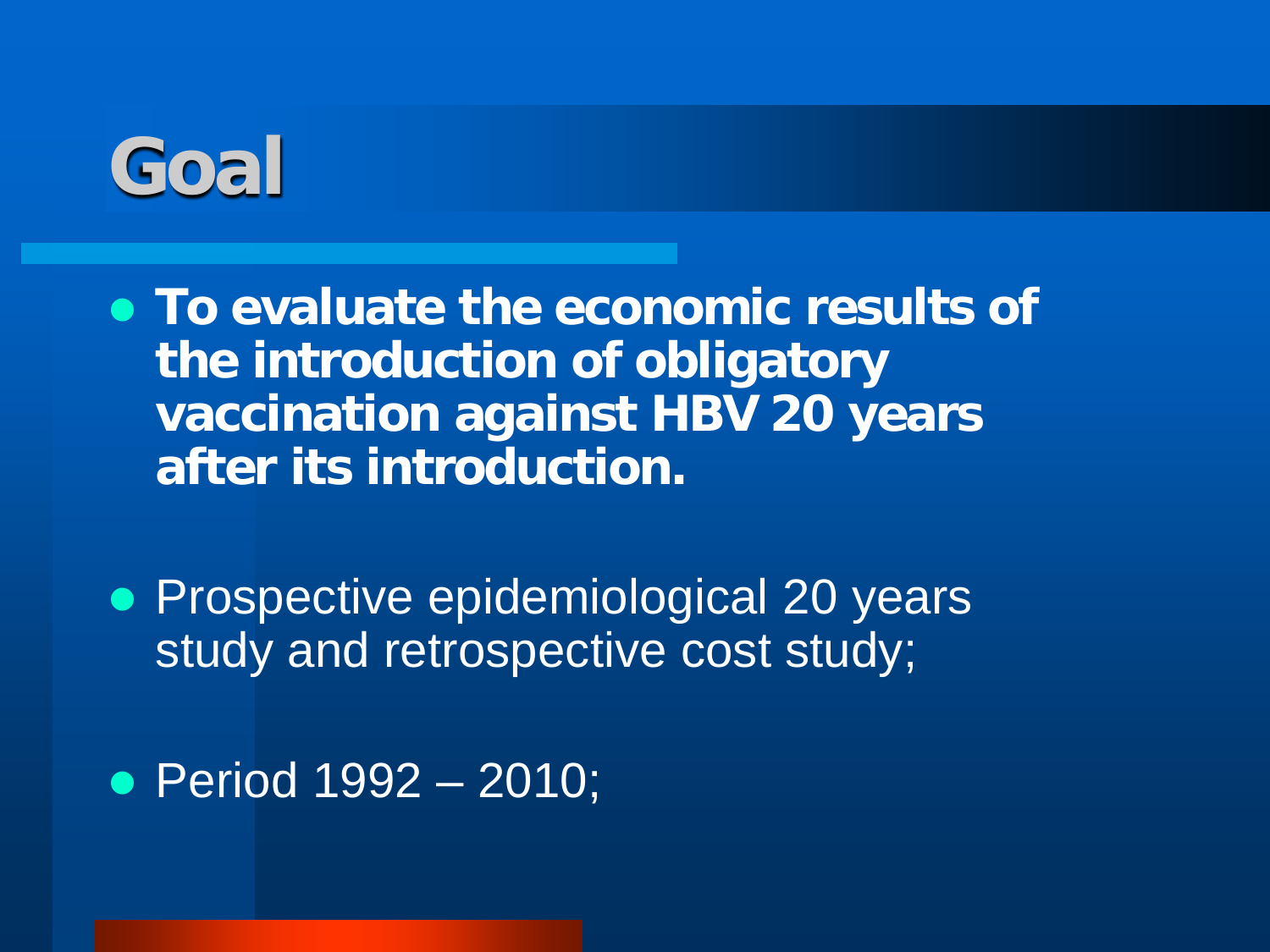# Materials and methods

#### **•** Epidemiology analysis:

- Avoided cases per year -<br>(average number of infected till) 1992 - number of infections after vaccination introduction).
- Epidemiology data HBV infections during 20 years period - NCIPD;
- Statistical data newborn cohorts from NSI.
- Complications after chronification (7% of infected cohort);
- Hospitalization due to complications (30% per years from the complicated cases)
- Cost analysis (cost of vaccination+ cost of acute cases therapy+ cost of possible complications) – (avoided costs of acute therapy + complications):
- Costs of vaccination NCIPD data and vaccines prices;
- Cost of infected patients and avoided cases therapy - hospital charges, hospital medicines therapy, ambulatory medicines therapy (NHIPD, NFC).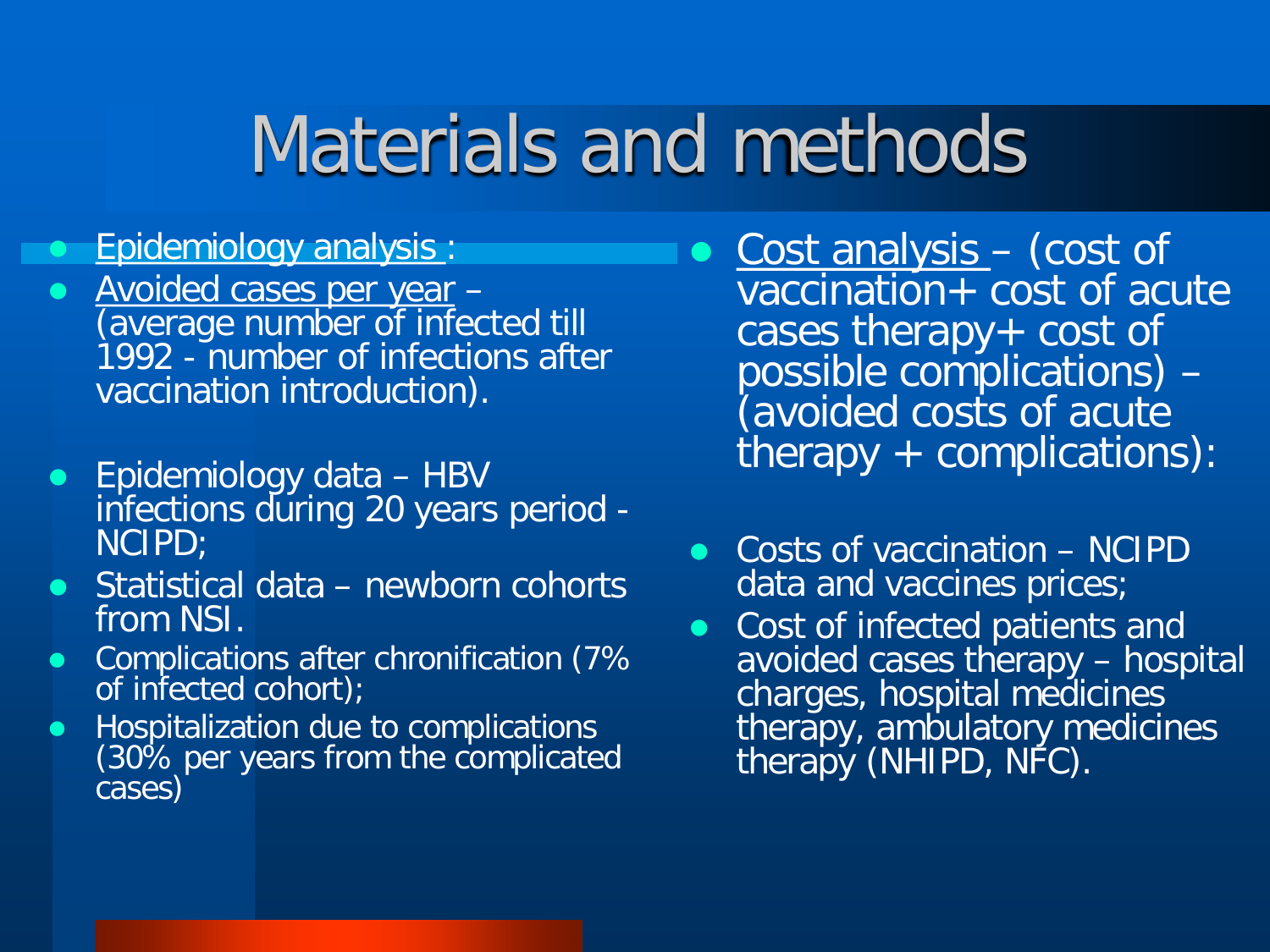# Number of vaccinated persons



Number of vaccinated is varying from 68 393 to 1246018, thus reaching near 95% coverage of all every cohort of new born individuals in 2010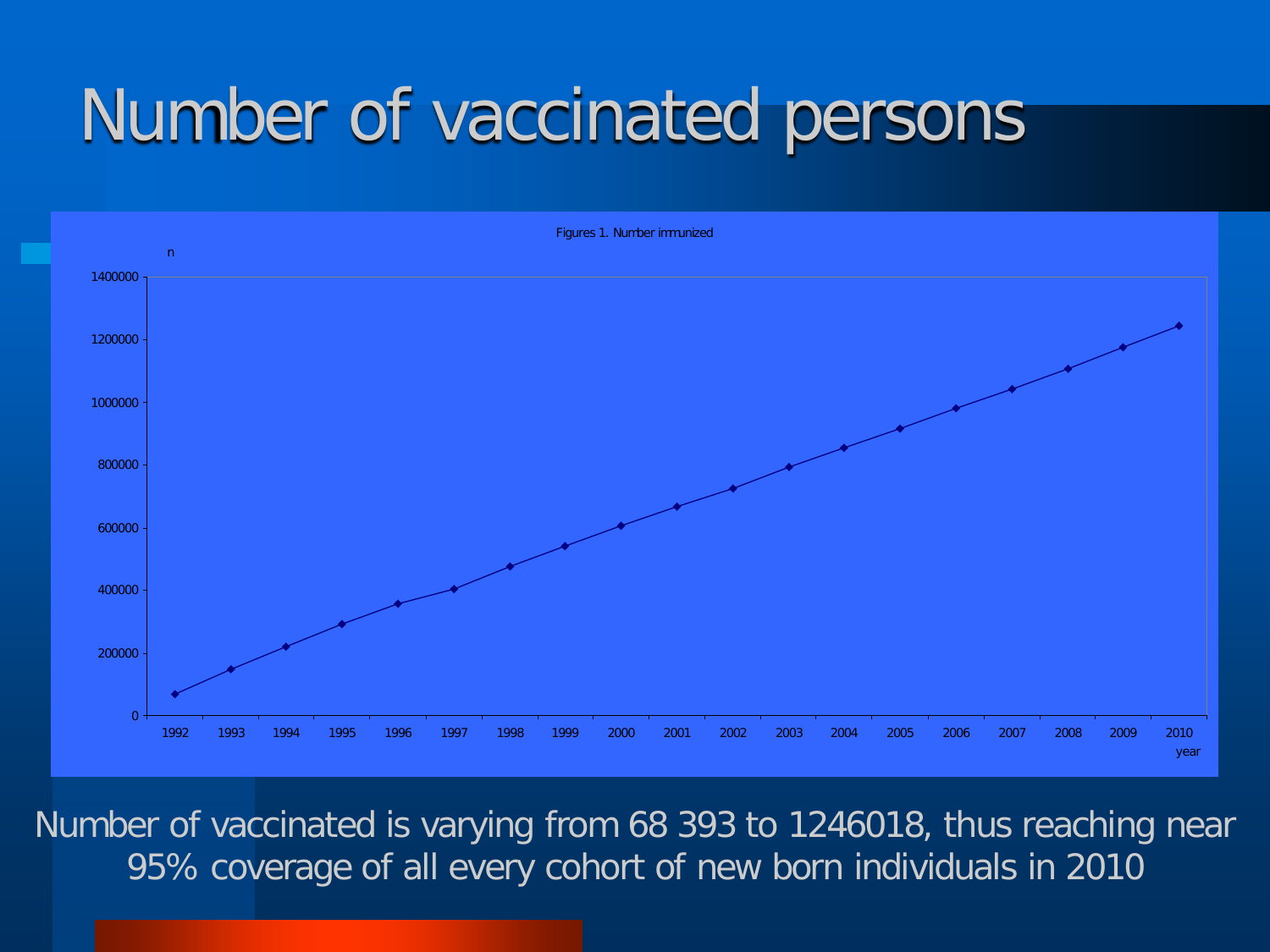### Number of acute HBV cases after the introduction of the obligatory vaccination



#### Number of acute HBV cases decline from 2268 to 387.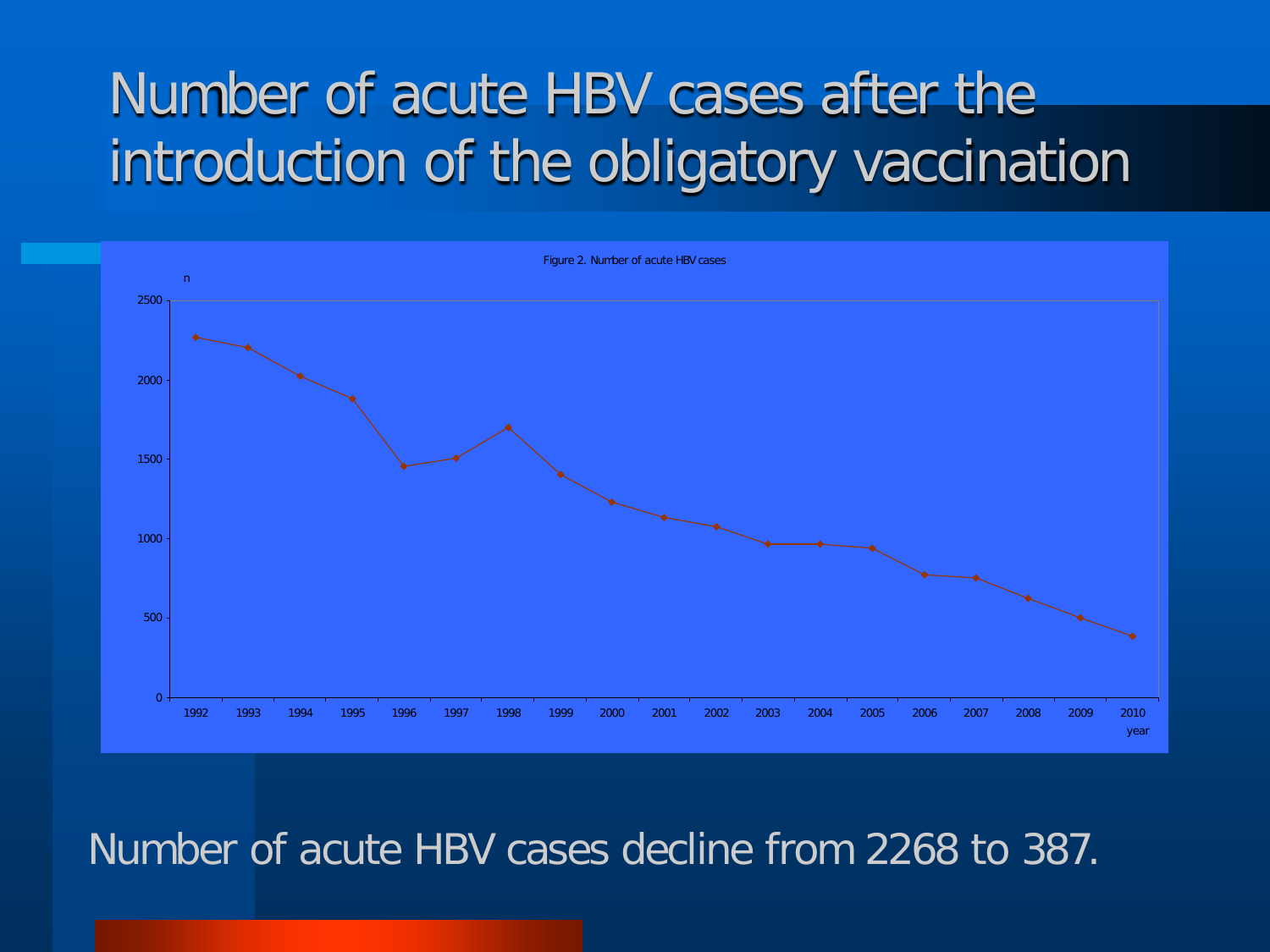### Number of acute cases and avoided infections



Number of HBV cases - Number of cases avoided

Avoided acute infections increased from 449 to 2330 in 2010 (the average number of acute cases till 1992 was 2717 per year)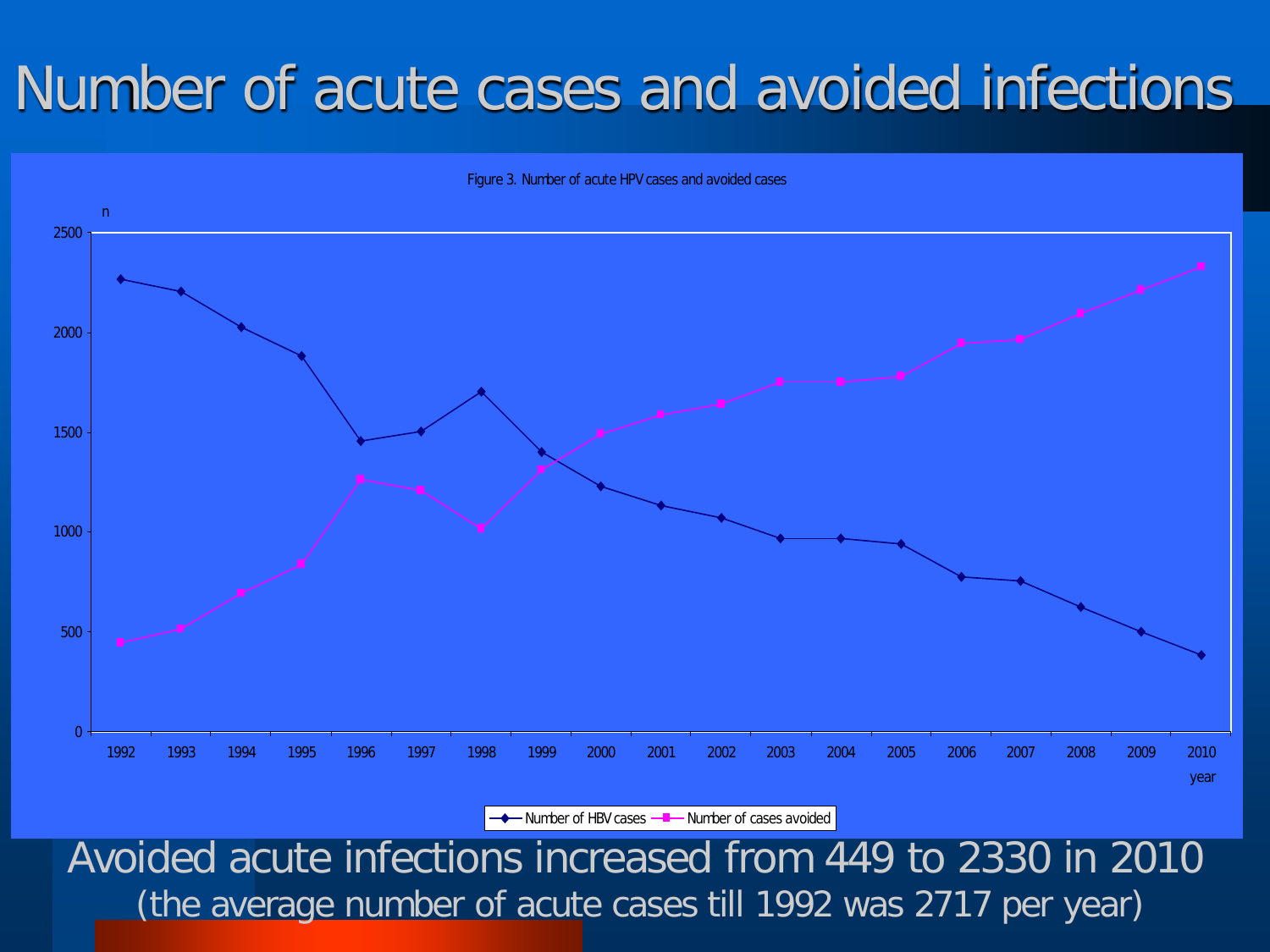### Cohort of infected cases – acute, complicated and hospitalized

**Figure 4. Cohort of infected cases**



◆ Number of infected <sup>---</sup> Cases complicated (7% per year) <sup>---</sup> Hospitalised complicated per year (30%)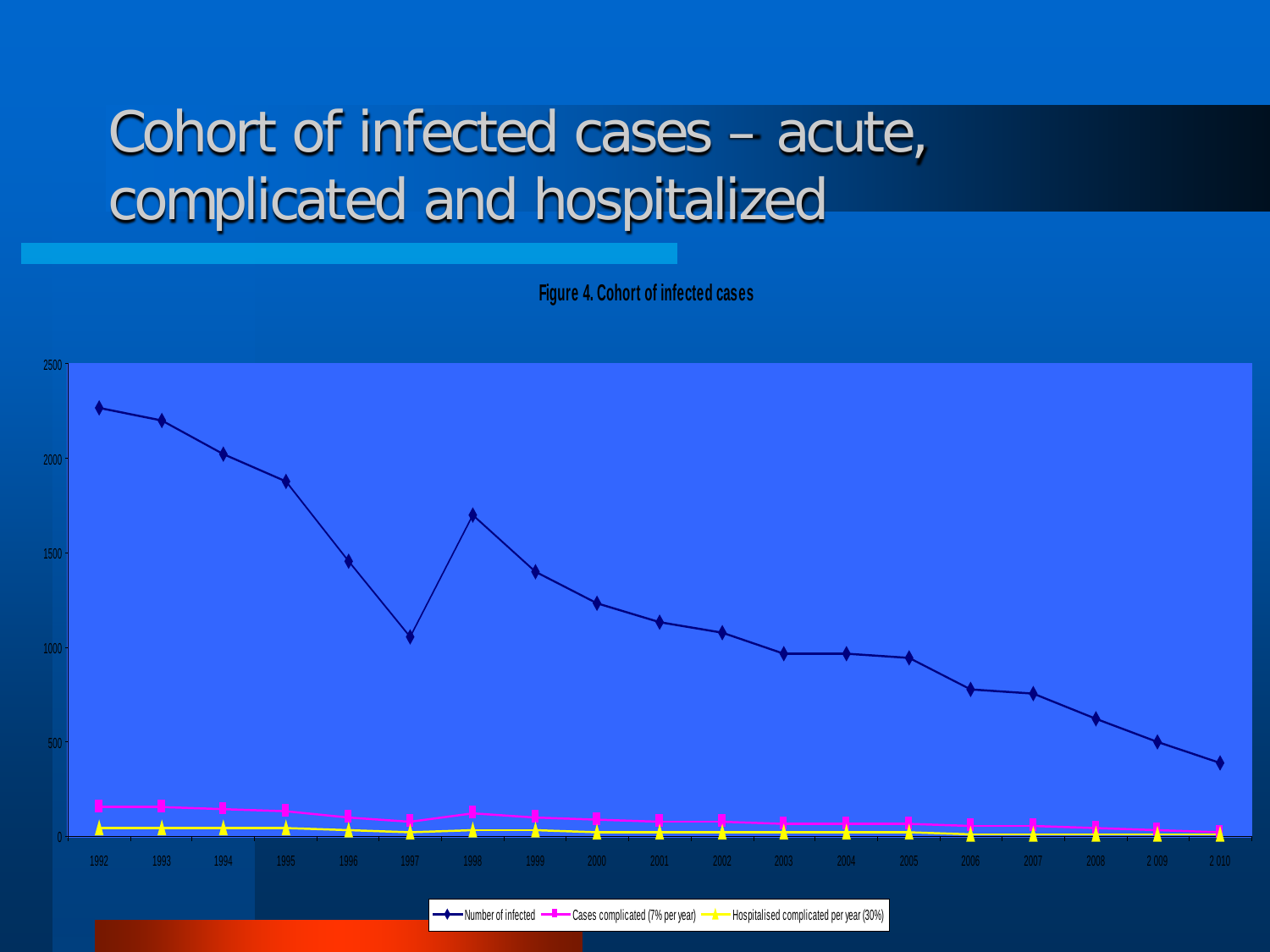### Cohort of avoided cases – acute, complicated and hospitalized

**Figure 5. Cohort of avoided cases**



Cases avoided  $-\blacksquare$  Complicated avoided cases (7% per year)  $-\blacksquare$  Hospitalised avoided complicated per year (30%)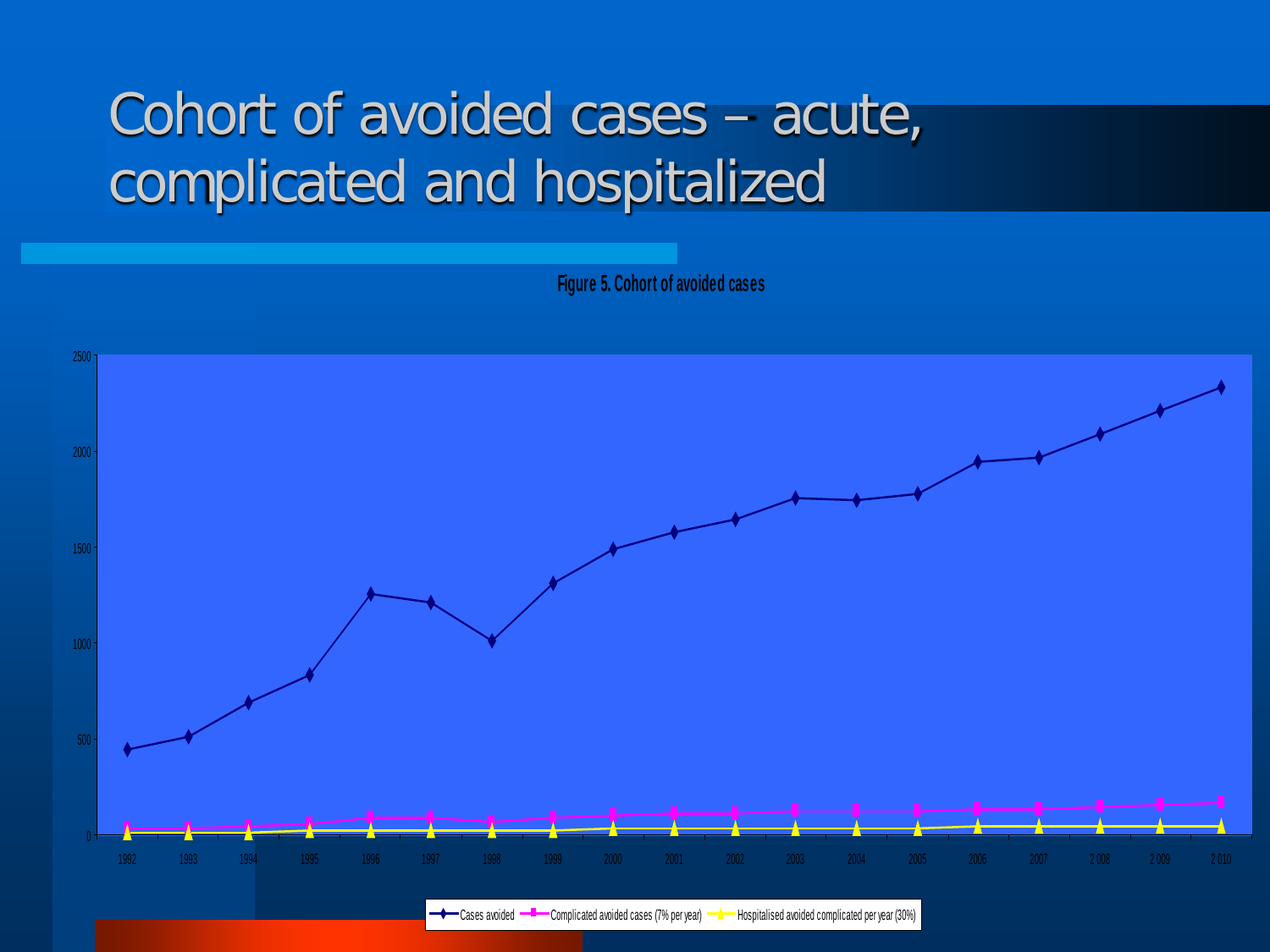Therapy costs of infected individuals during the whole period (BGN)

| <b>Hospital cost of infected cases</b>                      | 15834837 |
|-------------------------------------------------------------|----------|
| <b>Ambulatory medicines cost of</b><br>infected cases       | 4028454  |
| <b>TOTAL</b>                                                | 19863291 |
| <b>Hospital cost of chronic cases</b>                       | 347459   |
| <b>Ambulatory medicines cost of</b><br><b>chronic cases</b> | 33226658 |
| <b>TOTAL</b>                                                | 33574116 |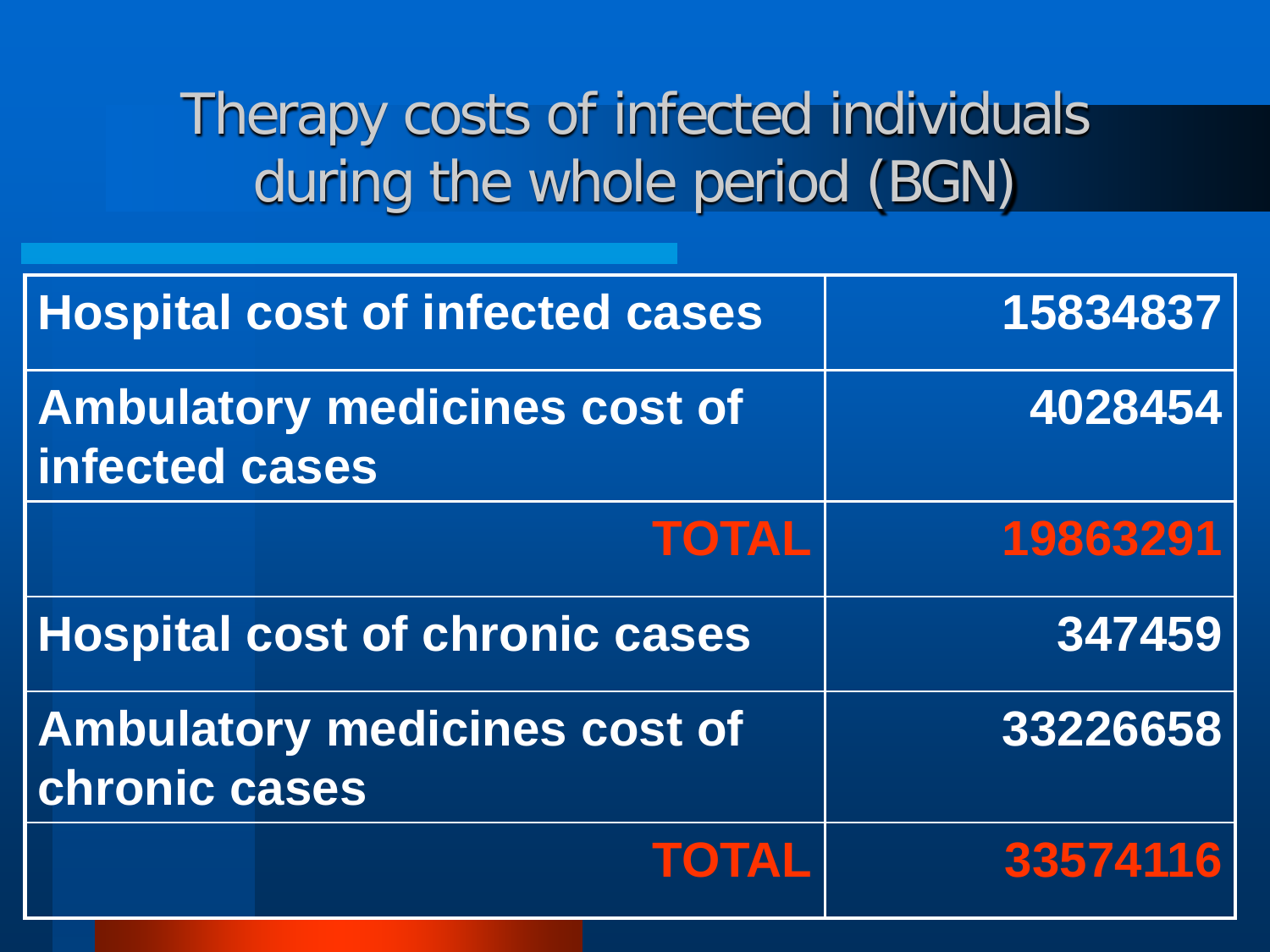Therapy costs of avoided infections during the whole period (BGN)

| <b>Hospital cost of avoided</b><br>acute infections          | 20133324 |
|--------------------------------------------------------------|----------|
| <b>Ambulatory medicines cost</b><br>of avoided infections    | 5550296  |
| <b>TOTAL</b>                                                 | 25683625 |
| <b>Hospital cost of avoided</b><br>chronic cases             | 422800   |
| <b>Ambulatory medicines cost</b><br>of avoided chronic cases | 38277274 |
| <b>TOTAL</b>                                                 | 38700074 |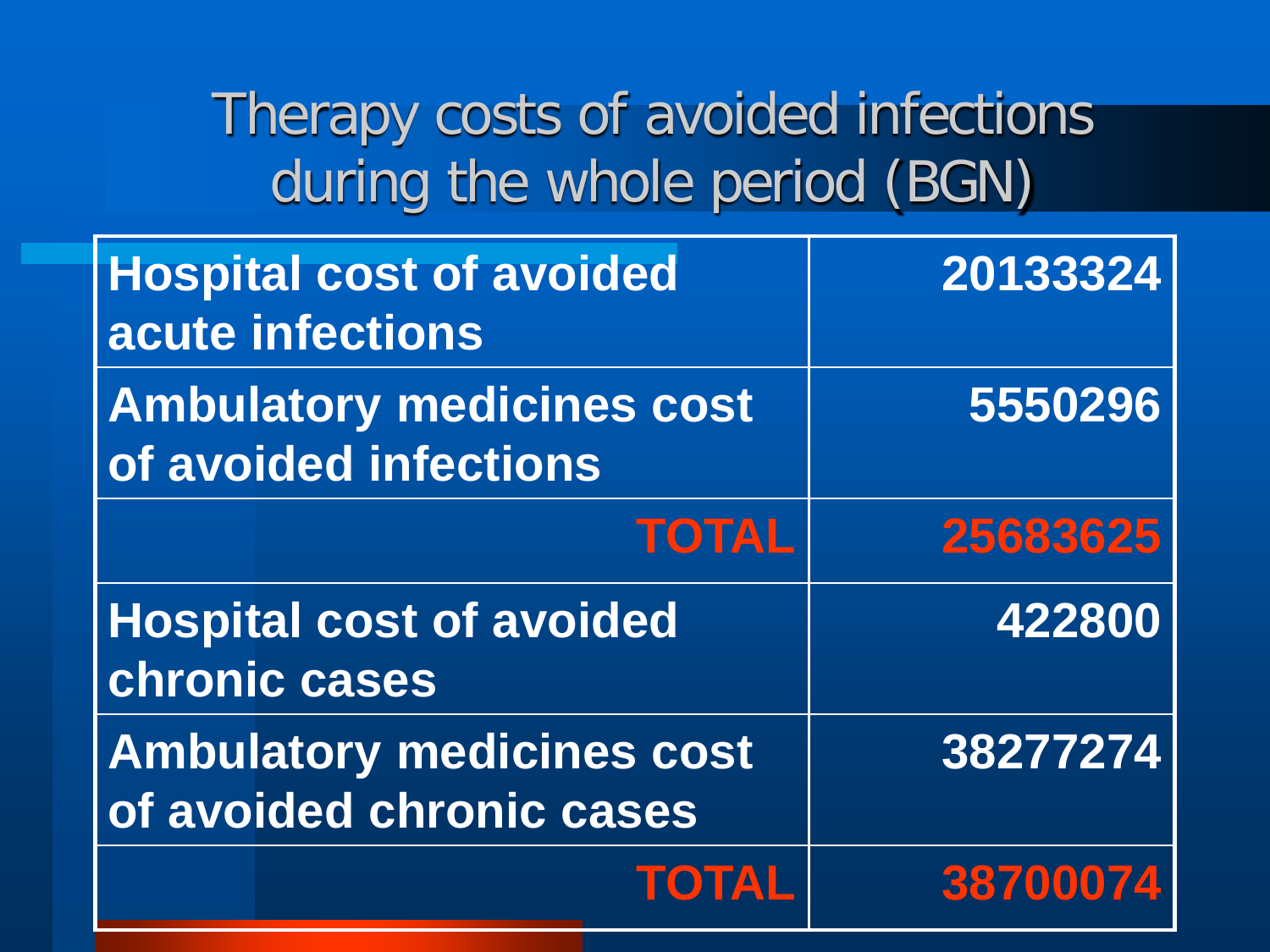# Total cost of infected against cost of avoided cases per year (BGN)

**Figure 6. Cost of acute cases therapy against cost of avoided cases therapy**



**IT TOTAL COST ACUTE THERAPY IT TOTAL COST AVOIDED CASES THERAPY**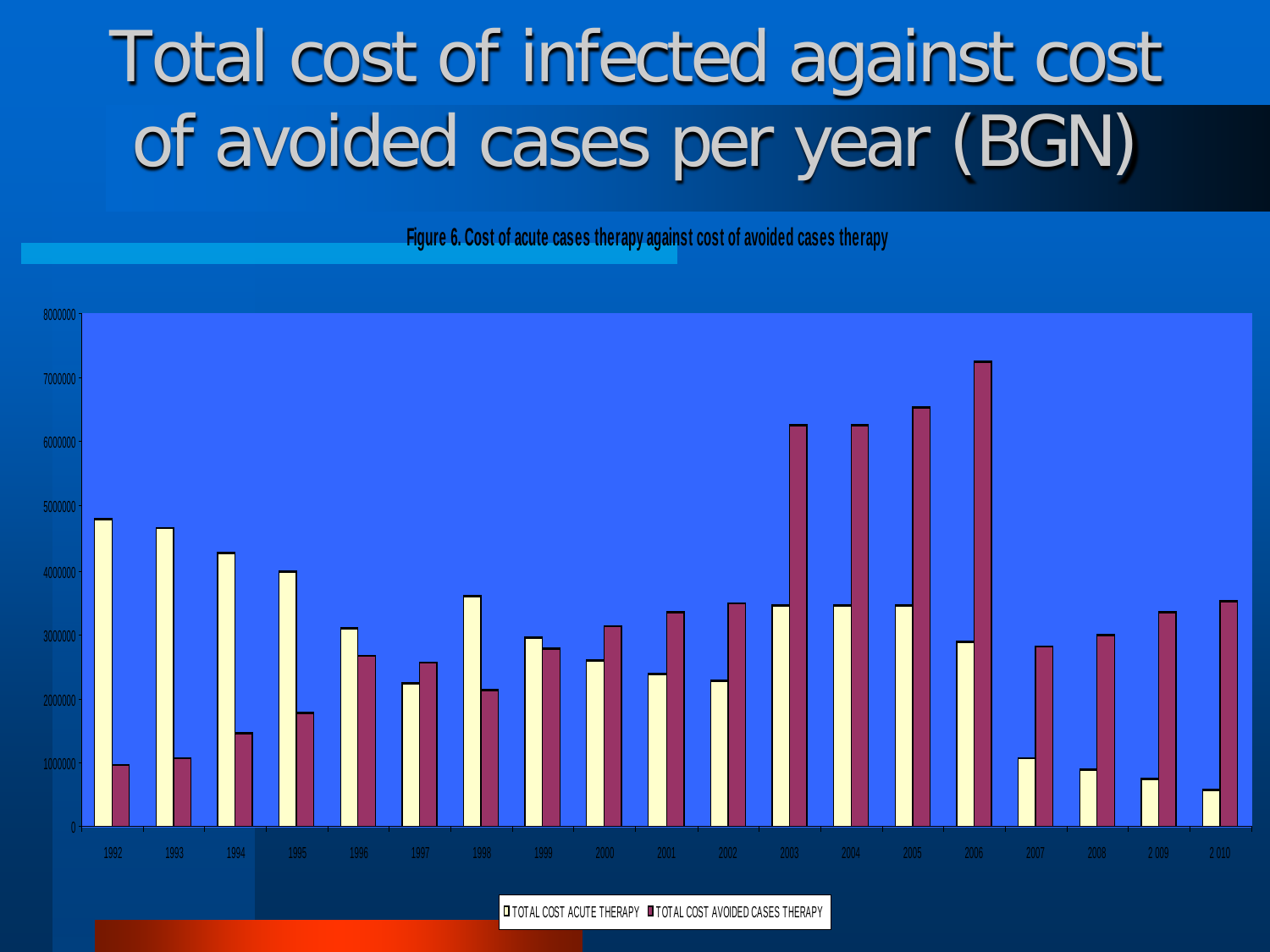### Cost of vaccination, cost of infected and avoided cases per year (BGN)



**O COST OF VACCINATION O TOTAL COST ACUTE THERAPY O TOTAL COST AVOIDED CASES THERAPY**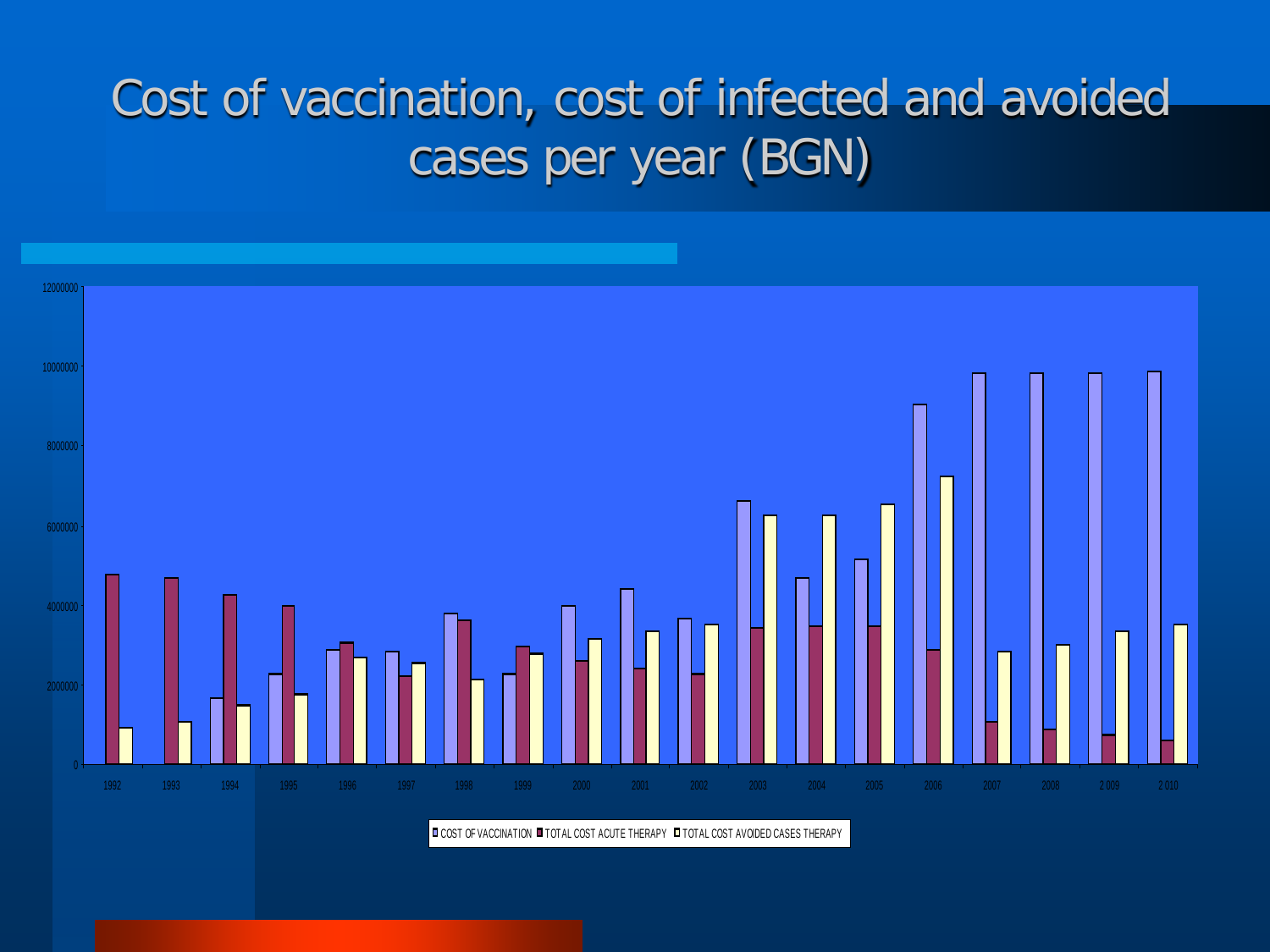## Cost-benefit results for the whole period

#### **(Total cost of immunization for 20 years + Total cost of acute infections) – Total cost of avoided infections =**

 **= (92556808 + 53437407) – 64383699 = 81610517**